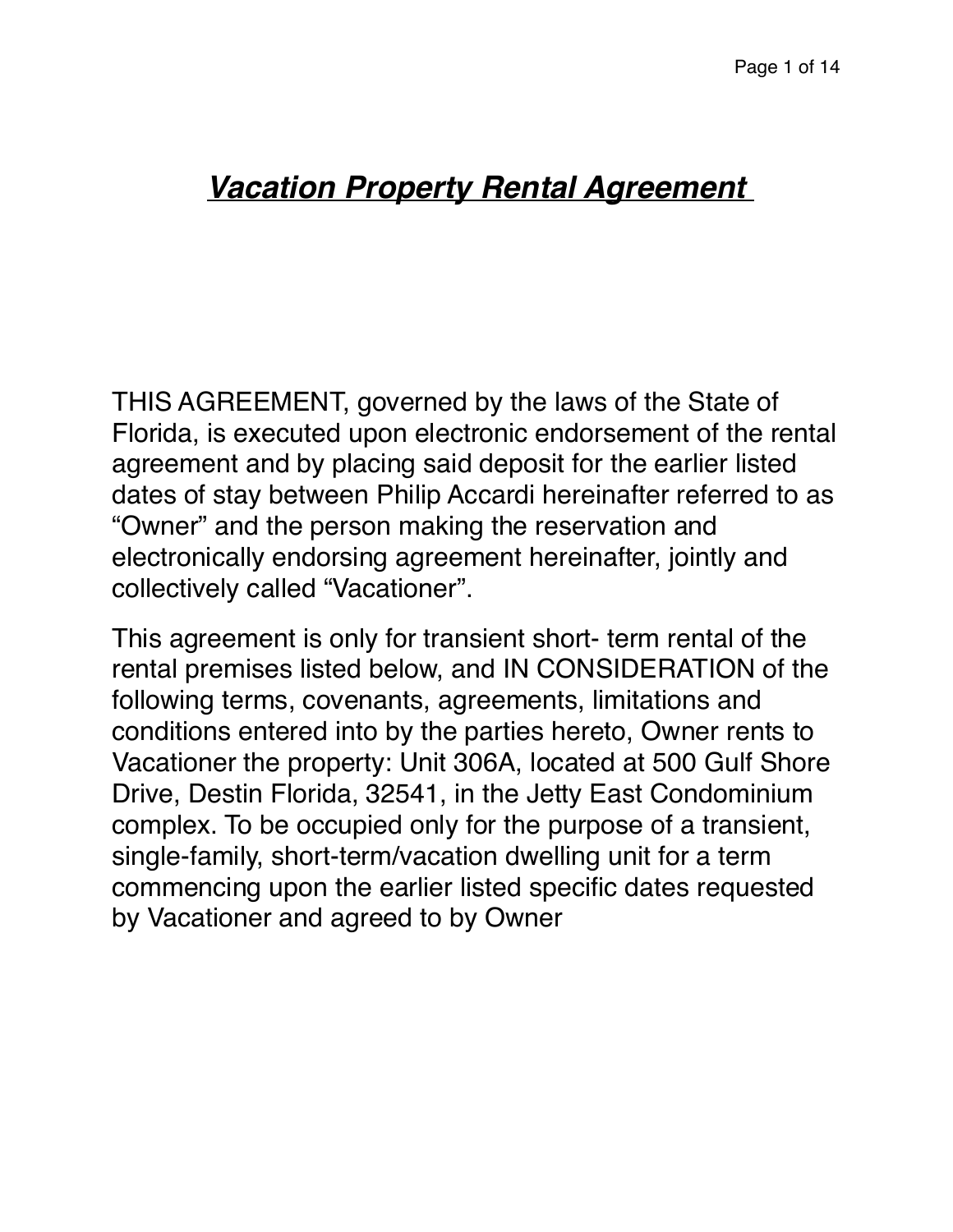# **Vacationer / Renter**

Jetty East is a family-oriented condominium complex and regulations do not allow the Property Manager or Owner to rent to single or married persons under the age of 25. Any reservation made under false pretense will result in the following.

If Vacationer is occupying the unit and later found to be in violation of the age limit, Immediate eviction from the rental unit will occur and all monies Vacationer paid will be forfeited, regardless of the amount of time Vacationer has occupied the unit.

Vacationer making the reservation must be the one paying for said reservation and must be one of the four allowed occupants staying in the unit, 306A.

Reservations obtained under false pretense as stated above and found prior to the Vacationer entering the unit, will result in the reservation being cancelled, and Vacationer will be subject to loss of all monies paid.

If false pretense is found while Vacationer is occupying the unit the Vacationer will be evicted immediately and all monies Vacationer paid will be non-refundable.

## **Occupancy**

At no time, shall the occupancy of this vacation rental unit exceed 4 persons unless authorized by the Property Manager in writing. Violating the occupancy limit will result in immediate eviction from the rental unit, 306A and removal from the Jetty East property.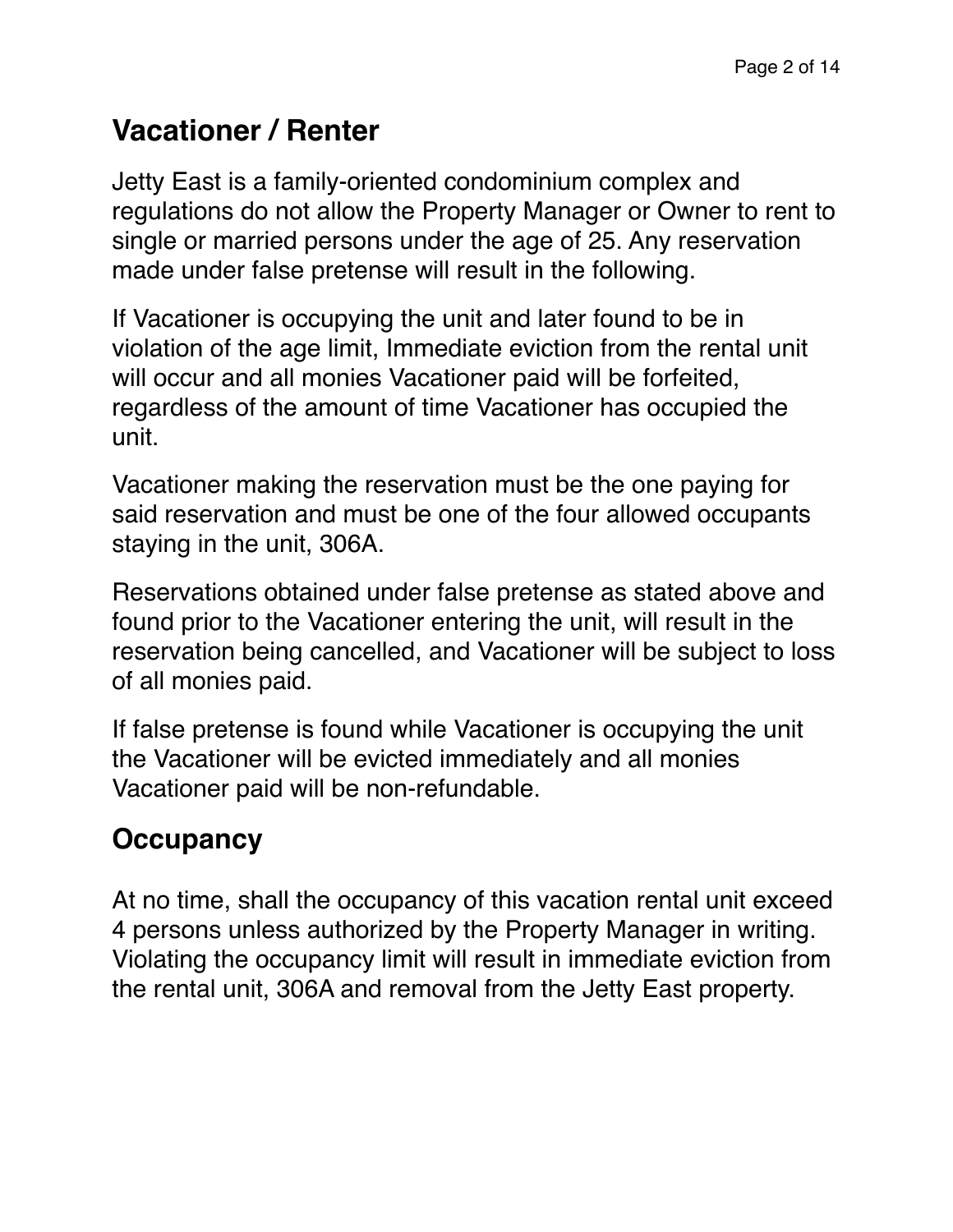### **Subletting and Lease Agreement**

Under no circumstances shall this agreement be sublet or released to anyone else during scheduled agreed upon dates of stay. There will be no refunds if the Vacationer(s) should leave/vacate the unit, 306A early. The person obtaining/ making the reservation must occupy the rental unit, 306A, while guests are present.

Under no circumstance should a guest of the Vacationer be left alone in the rental unit, 306A.

Vacationer is responsible for all guests and their actions.

### **Check-In /Check-Out**

Check-in time is 4:00 pm on the day Vacationer(s) scheduled reservation begins. Vacationer(s) issued entry door code will not permit entry until 4:00 pm on the check in day. No early check-ins without the prior arrangements and consent from the Owner.

Check-out time is 10:00 am on the day Vacationer(s) scheduled reservation ends. Any delay in check-out, without prior arrangements and consent of Owner shall result in Vacationer(s) being charged an additional fee of one hundred dollars in U.S. currency.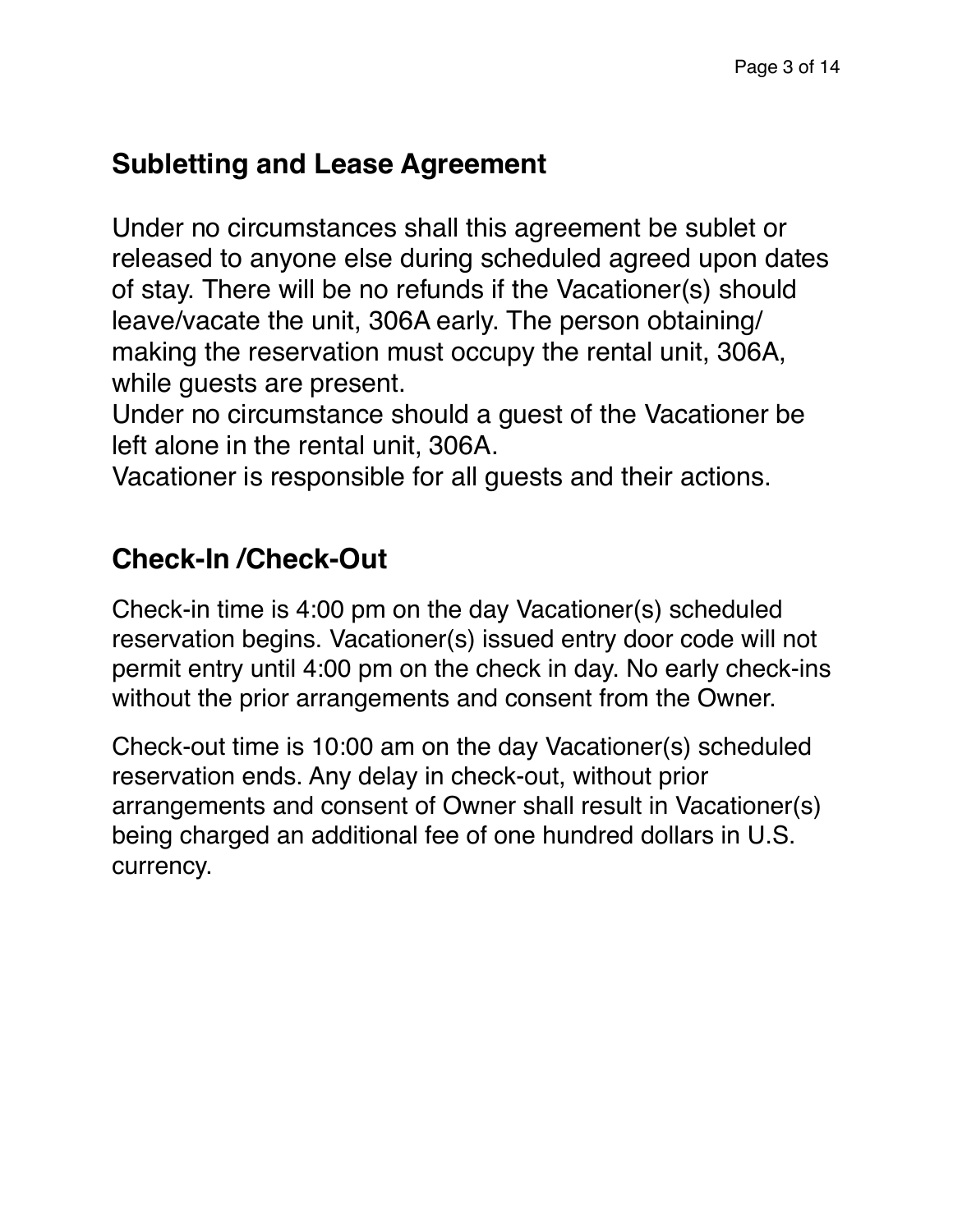#### **Payments Due**

Payment requests are due upon the displayed due date or upon receipt if no due date is displayed. Your reservation must be paid in full 30 days prior to your check in date. If not paid in full you risk having your reservation cancelled and forfeit all monies previously paid.

### **Cancellation Policy**

Cancellation notice must be sent electronically or by certified mail addressed to the Owner and must be received thirty days prior to the Vacationer's scheduled arrival date for any rental period or term up to and including thirty days.

Any rental period or term longer than thirty days the cancellation notice must be sent electronically or by certified mail and must be received sixty (60) days prior to the Vacationer's scheduled arrival date.

A cancellation notice received less than thirty(30) days prior to Vacationer's scheduled arrival date on a stay for thirty days or less are non-refundable.

A cancellation notice received less than sixty(60) days prior to your scheduled arrival date on a stay for longer than thirty(30) days are non-refundable.

If proper notice is received as stated above you will receive a 50% refund on the booking/nights stay amount only. No refunds on taxes or fee's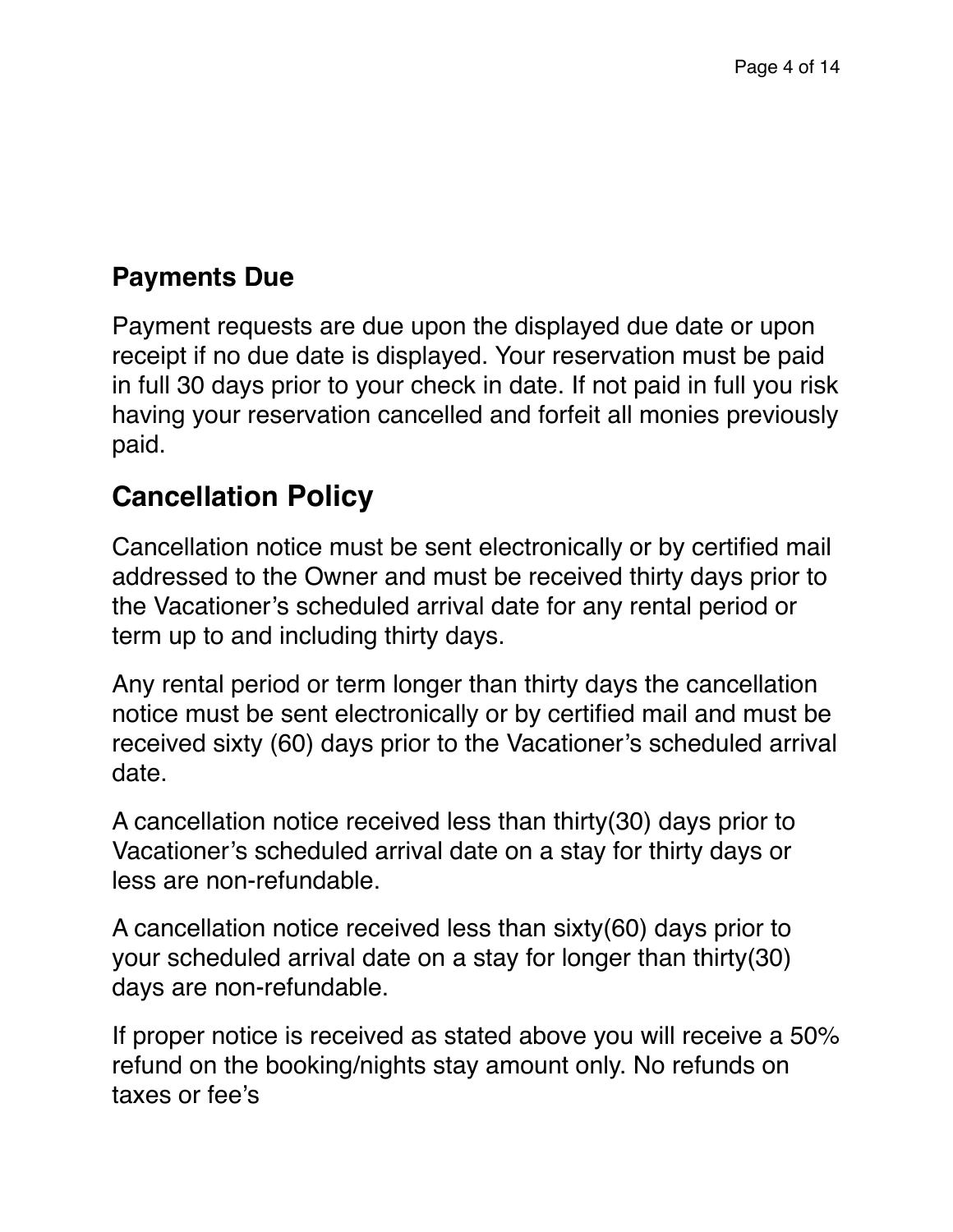# **Covid-19**

You will receive a full refund up to the day of check in only if the following occur:

- Governor of Florida closes the state due to a Covid-19 event and vacation rentals are affected.
- City of Destin closes beaches due a Covid-19 event.

If an event described above happens after check in you will only receive a refund on the nights of stay that are unused and applicable taxes.

#### **Weather Events**

You are booking a stay in Florida which is common for tropical storms and hurricanes(*hurricane season is June 1st thru November*) and very bad weather can occur at any time which can affect your upcoming trip or stay. The Owner highly advises Vacationer to purchase trip/hurricane insurance to protect the Vacationer's trip cost and which will reimburse the Vacationer under certain requirements set forth by the insurance plan provider. It is the Vacationer's responsibility to purchase such trip insurance to meet their needs. If vacationer chooses not to purchase trip/hurricane insurance the Vacationer assumes all risk and loss of all monies.

Any type of weather and or emergency evacuations, states of emergency, voluntary evacuation or mandatory evacuation prior to arrival or while currently occupying the unit and have to vacate the unit or vacate the unit unexpectedly or the Vacationer chooses to leave or vacate the unit prior to their checkout date all scenarios listed above are NON

REFUNDABLE and no deposits, rents, or fees will be returned or refunded.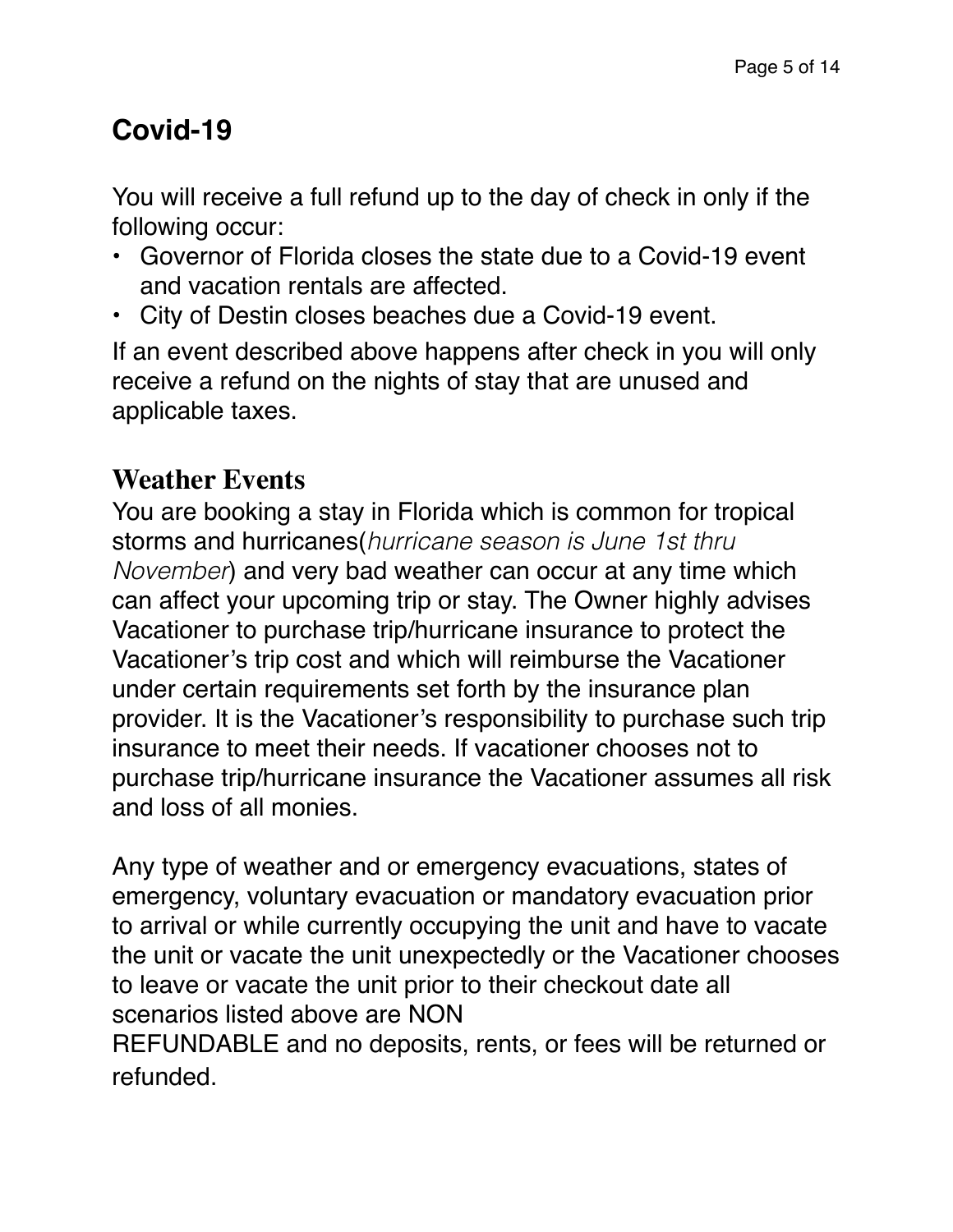## **Use of Premises**

Vacationers will comply with all local laws, ordinances and community/Jetty East condominium association rules regarding the use of the premises. At Property Manager's discretion any violation will result in immediate eviction with all monies forfeited/ non-refundable.

# **Quiet Enjoyment**

Any disturbance resulting in police action, neighborhood or neighboring complaints of any type or a violation of the rules and regulations is considered sufficient cause for immediate termination of your stay with all monies paid will be forfeited/nonrefundable.

# **No Smoking and No Pets**

Smoking of any kind including vapor type is **not permitted** in the rental unit, 306A or on the rental units balcony. Smoking in the unit or on the units balcony will be sufficient cause for immediate termination of the stay, eviction and loss of all monies with no refund of any kind. Vacationer will also be charged a \$300.00 deep cleaning fee on their credit card account to rid the rental unit of all smoking residue.

No pets of any kind are allowed in the rental unit at any time. If Vacationer or Vacationer's guest is found to have a pet in the unit, Vacationer and guests will be immediately evicted with no refund of any kind. Vacationer will also be charged a \$300.00 deep cleaning fee to their credit card account or billed at a later date.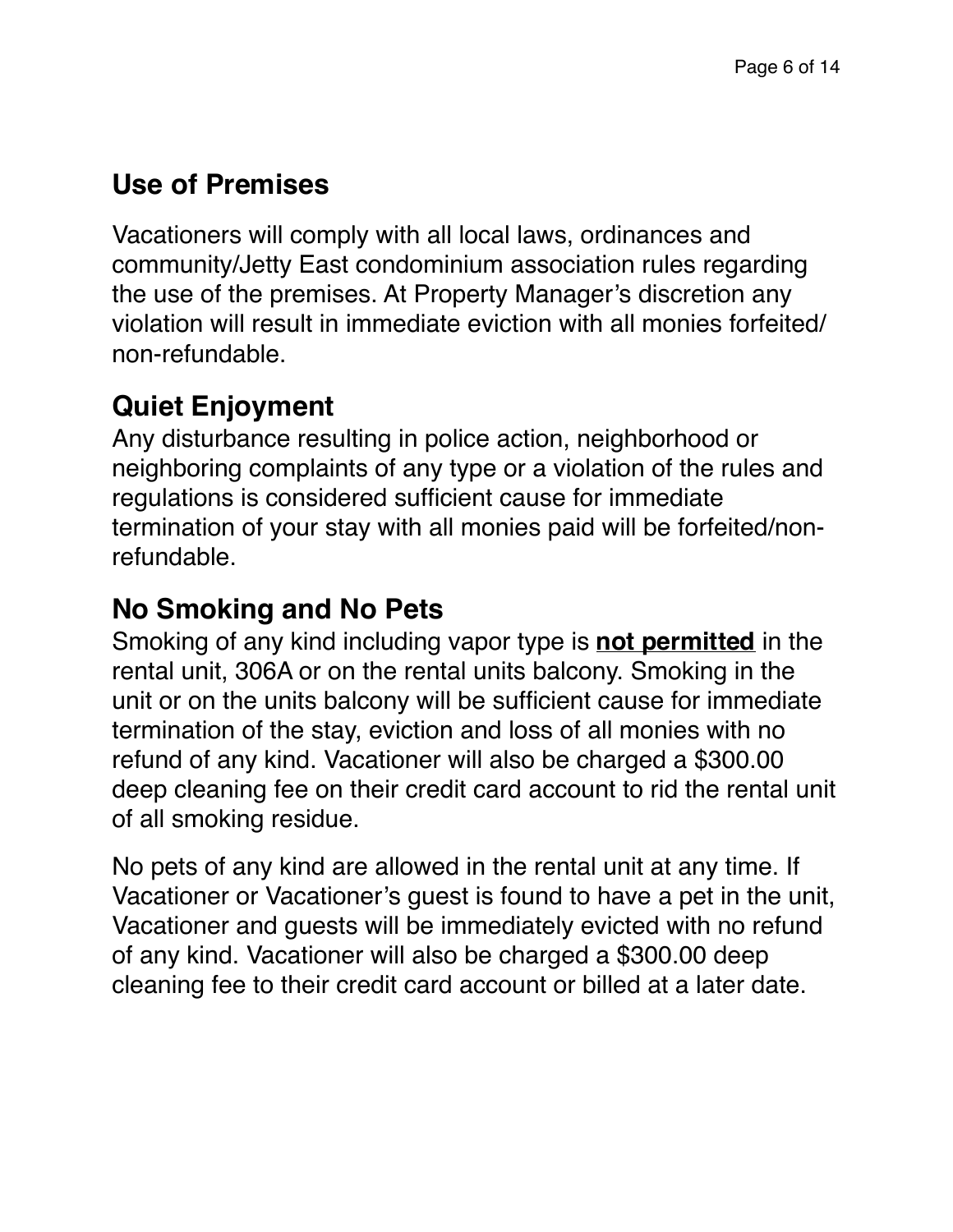## **Use of BBQ Grills**

Charcoal grills are located in the beach pavilion and use is first come first serve. Charcoal is not supplied. There is no grilling or open flames, including candles of any kind allowed in the rental unit, 306A, or on the rental units balcony. Vacationer assumes all risks using grills in common pavilion area.

### **Locked Area Within The Unit**

Vacationers will not be provided a key/code for the Owner's personal storage spaces or any locked closet. Any attempt to enter any locked area or door that contains a lock, regardless if it is in a locked or unlocked position is cause for immediate eviction and forfeiture of all monies paid. Vacationer will also be liable for any damage and or missing items. The damage or missing items will be charged to Vacationer's credit card account or billed at a later date.

### **Starter Set**

The rental unit, 306A, will be equipped with a starter set as follows. 1 roll of toilet tissue, 1 roll of paper towels, 1 kitchen trash bag, 1 bathroom trash bag, 1 small bottle of dish soap, 1 dishwasher pod, and hand soap. Vacationer must supply any additional supplies needed for their stay.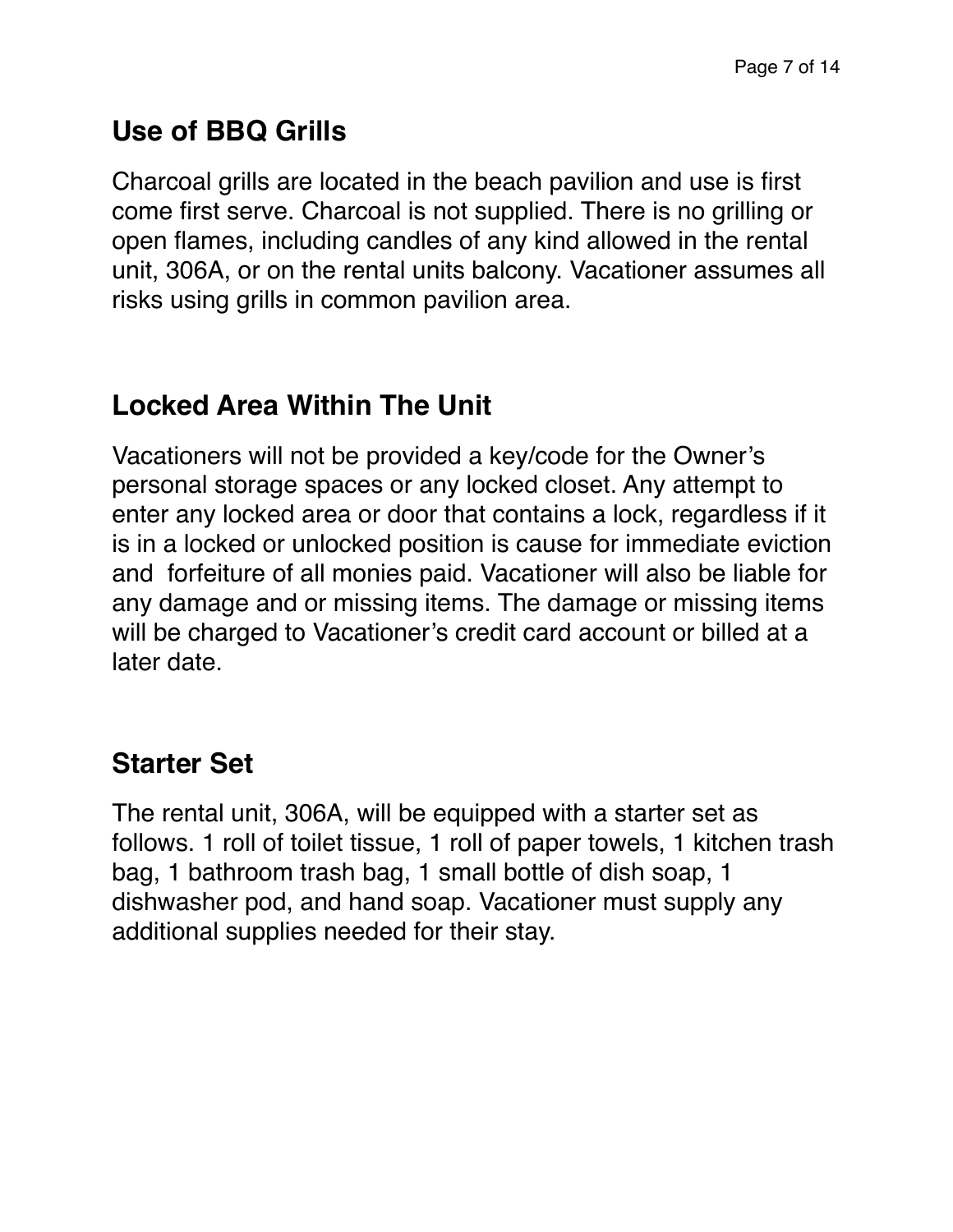#### **Linens and Towels**

One set of clean sheet linens for the master bed and sofa sleeper mattress' are provided. One full set of bath towels are also provided for each person up to maximum occupancy of four.

Bath towel, hand towel and wash cloth or kitchen towels are not to be removed from the the unit under any circumstance. Any towel that is used for purposes other than intended will be charged against Vacationer's credit card account for replacement or billed at a later date.

Two blankets and two throws are also provided.

Note: *Beach Towels are not provided.*

### **Rearranging / Moving Furniture**

Please do not move any furniture. This can result in extra time for the cleaning staff to get the rental unit, 306A, ready for the next guest/Vacationer. Charges will occur to your credit card if housekeeping has to move furniture back to its original place.

### **Damage to Rental Unit, Property or Contents.**

Damage to property, unit or the units contents will be charged against Vacationers credit card account or billed at a later date if damage protection insurance was not purchased by Vacationer.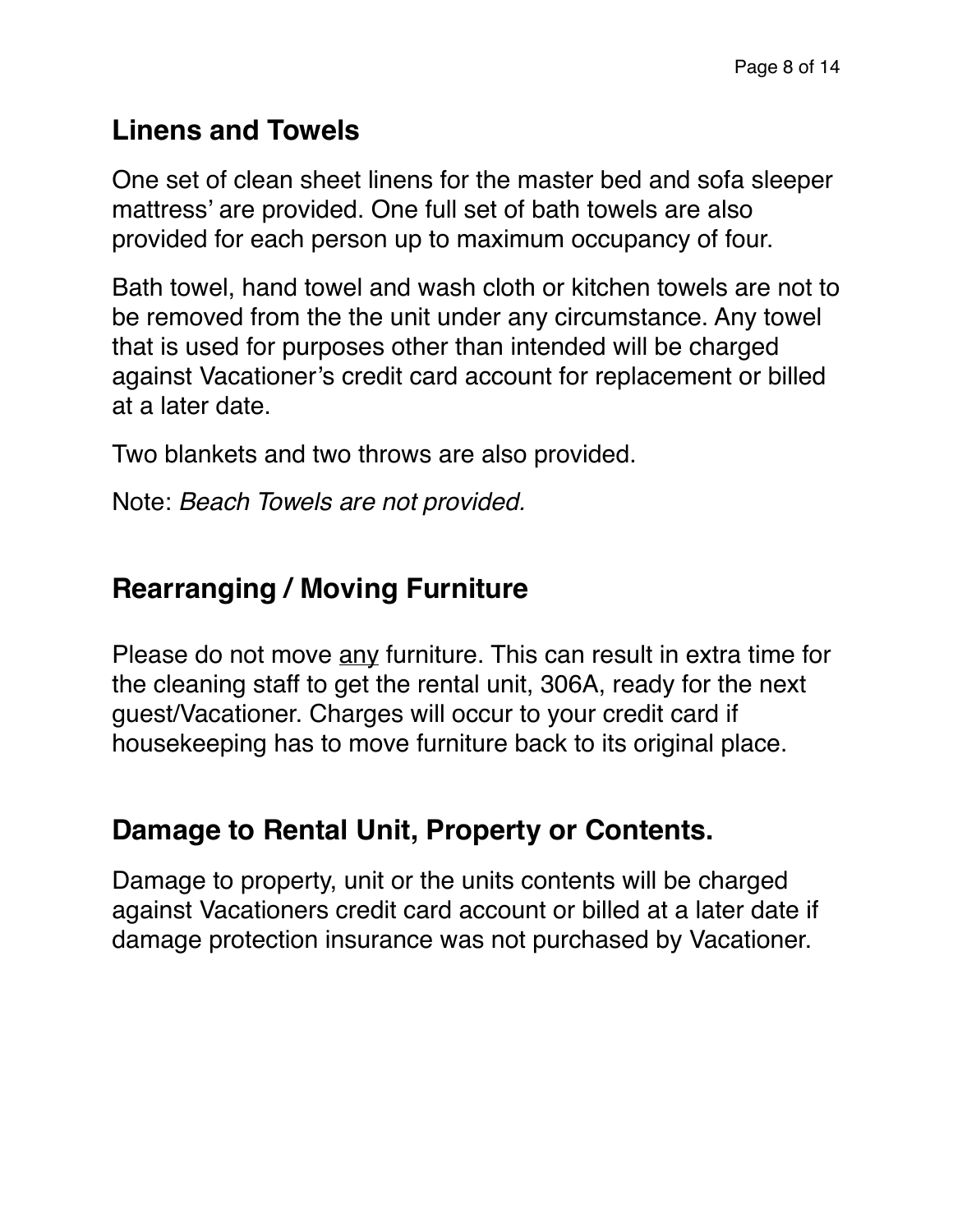### **Unit Cleaning**

This unit is inspected before and after you leave and an inventory list of everything in the rental is kept, including towels and linens. If anything is found damaged, broken or missing the Vacationer will be charged for replacement of said item.

The unit should be left in the same condition as originally found with the exception of soiled towels and bed sheet linens. Place all soiled towels in the bath tub upon your departure. Please run the dishwasher if you have used items that need cleaning and return clean items to their proper cabinets and drawers etc.. No food, Ice, toys or furnishings should be left by Vacationer in unit upon checkout.

Any undue or unreasonable cleaning necessary as a result of the Vacationer's stay will result in an additional cleaning charge assessment of \$100.00 per hour, with a one (1) hour service minimum.

# **Theft of Unit Contents**

Vacationer is responsible for any theft of Owner property during their stay in the unit. Stolen or lost property will be charged against Vacationers credit card account or billed at a later date.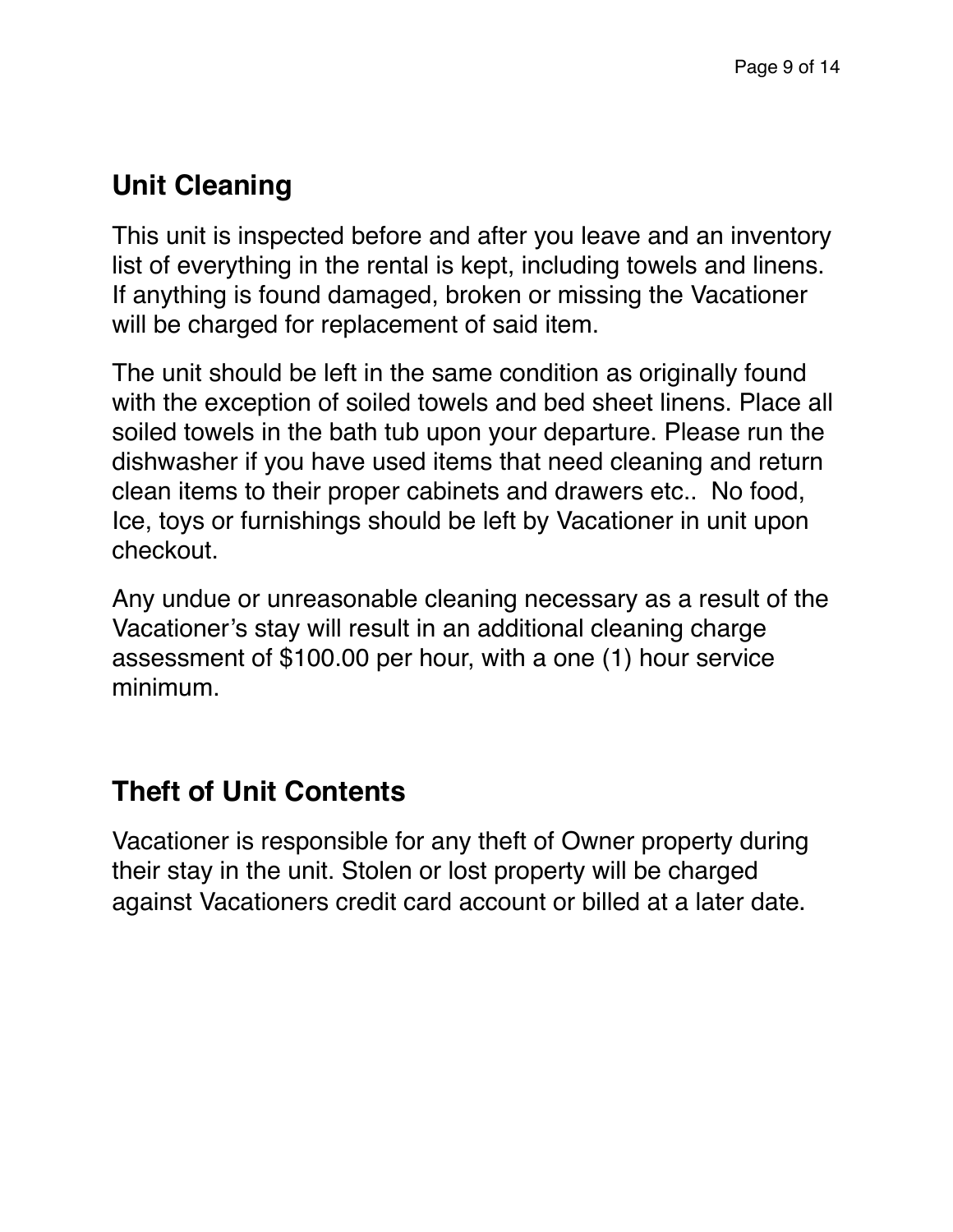#### **Departure / Check Out**

Vacationer is required to wash all dishes, drink ware and utensils that have been used and return clean items to their proper cabinets or drawers.

Empty all trash from trash receptacles in the unit and in any and all rooms.

Refrigerator and freezer must be free from all foodstuffs, drinks / liquids and Ice.

The trash must be properly disposed of in the trash chutes near the two central elevators located in the center of the building.

Beds must be stripped of soiled/used linens and left on floor next to the beds. All used/soiled towels should be left inside the bathtub.

All drinking alcohol / liquor or alcoholic beverages shall not be left in the unit on guest departure

An additional cleaning charge will be assessed if above is not completed.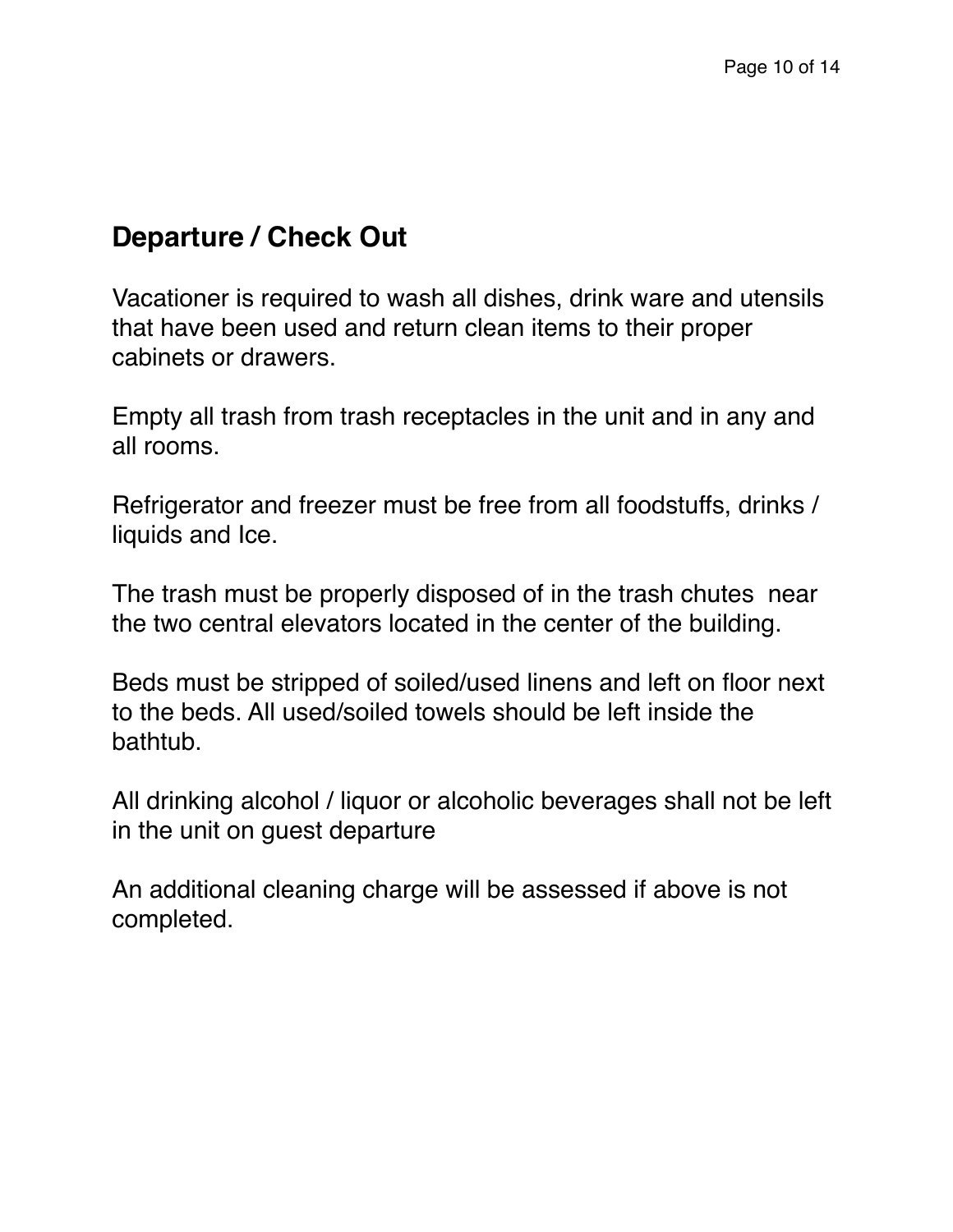# **Onsite Rental Office**

The onsite rental office does not manage this privately owned vacation rental unit in any way. They are not to be contacted for any reason except deemed an emergency with the unit. (e.g. large water leak, etc.)

This unit is solely rented by the Owner to ensure our guests have a positive experience.

Refer to heading above titled "*issues with rental unit*" for further information.

## **Drug use**

Illegal drug use/possession of any kind is not allowed on the Jetty East property or in the rental unit, 306A, or rental units balcony. Vacationer(s) and guests will be evicted immediately if found in violation with forfeiture of all monies paid and no refund of any kind. Vacationer(s) will be charged for the appropriate cleaning fee to clean the rental unit.

### **Beach Use Beach Service and Property Amenities.**

Vacationer and guest are allowed to use the beach directly in front of the Jetty East Condominium complex as well as all the amenities it has to offer. Use of the Anchor room requires an extra charge and cleaning fee. There are no beach canopies or tents allowed on the beach. Beach umbrellas and chairs are welcome. Beach service which includes 2 beach chairs and a beach umbrella will be provided for you by the beach attendant. If for some reason beach services is not or cannot not be provided to you at any time there will be no compensation or refunds for circumstances which are out of the Owner's control. Beach service hours are usually 7am to 5:30pm. Operation hours can change at any time without notice.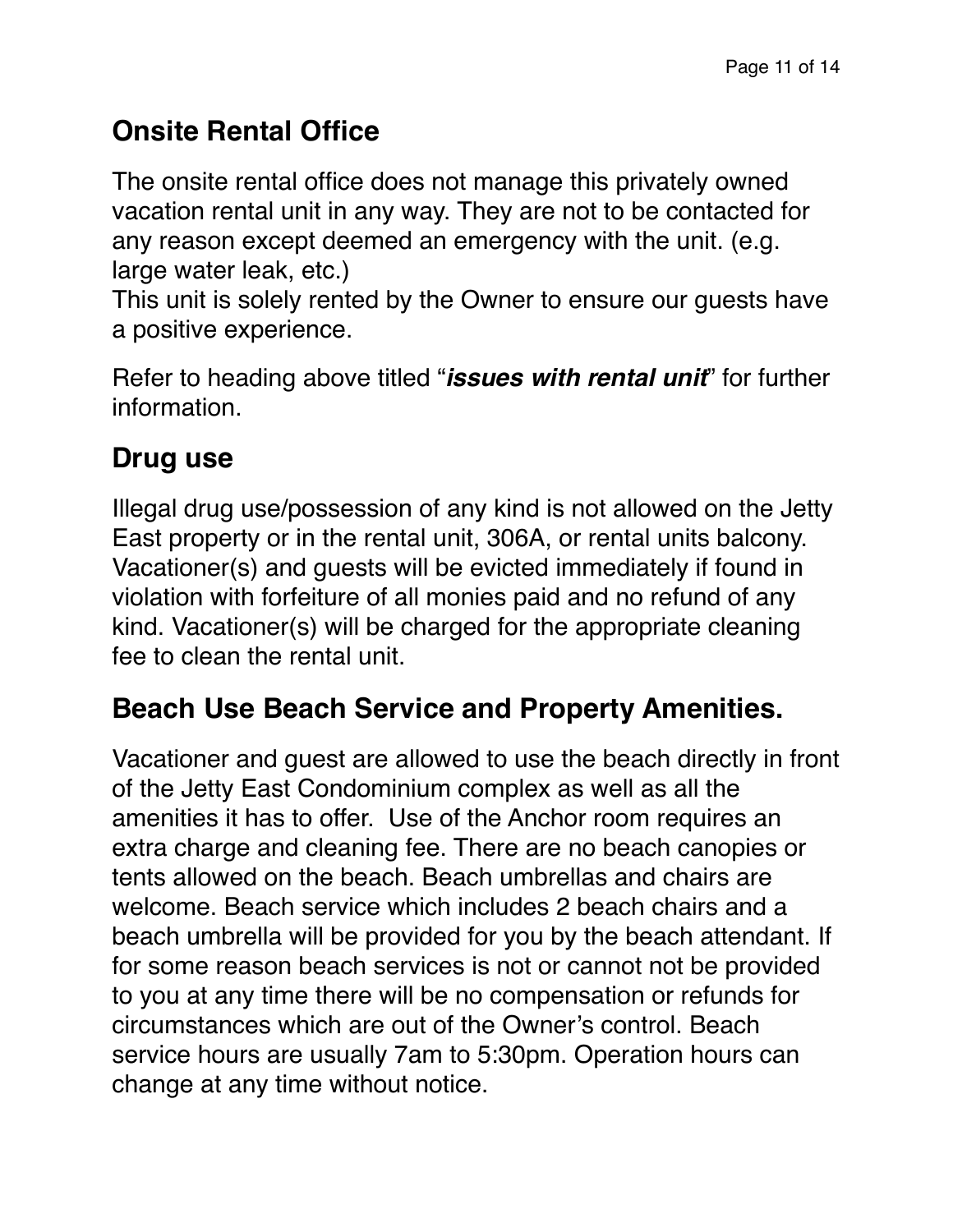#### **Balcony View**

Please be aware the sunset view changes and may not reflect the exact view from the pictures on the listing. Verify where the sun's location may be at the time of your stay.

#### **Issues With Rental Unit**

The Vacationer agrees to immediately notify the Owner of any maintenance problem, so that the situation can be remedied as soon as possible. Owner will contact the appropriate servicer/ contractor as soon as possible to have them respond. Owner is not responsible for response times of servicer provider or contractor. Owner will deem each issue that may arise an emergency or not.

Owner is not responsible for any inconveniences that may occur for which he/she has no control. This includes, but is not limited to: power outages, adverse weather conditions, mandatory evacuation, construction, mechanical failure such as pool, hot tubs, television, appliances, air-conditioning, hot water, water being shut off etc.. No refunds will be given for occurrences beyond Owner's control.

Owner shall not be held liable for any injuries or injuries that may occur to Vacationer or Vacationer's guests as a result of the acts of said Vacationer and guests.

Owner or the Jetty East Condominium Association is not responsible for any theft or damage to Vacationer or Vacationer's guest's belongings/personal property during their stay at the vacation rental unit or while on the property of Jetty East Condominiums.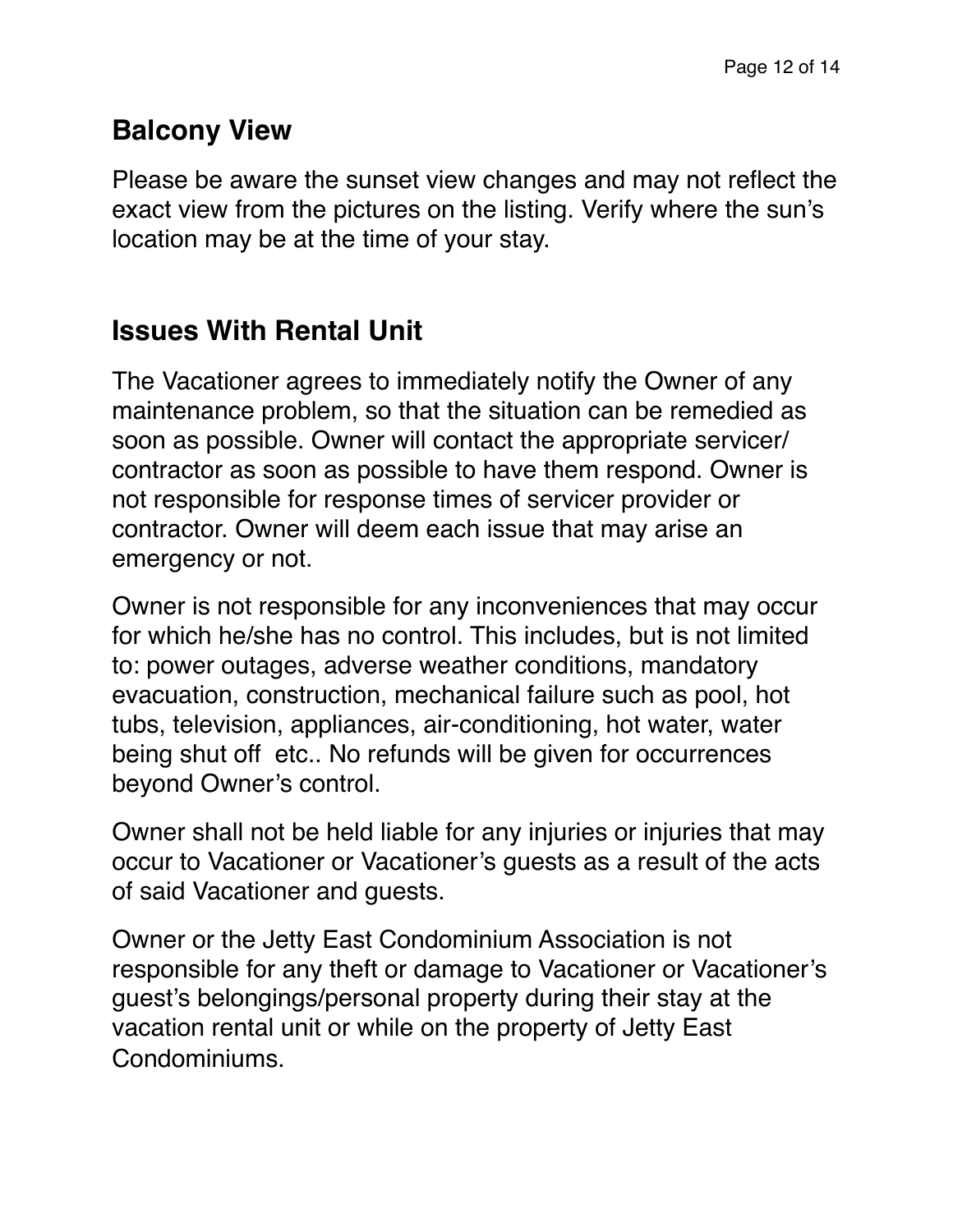# **Liability**

Vacationer is responsible for and shall indemnify the Owner and Owner's agents and hold them harmless from any and all claims, liability, demands, actions, causes of action, expenses, damages, losses or injuries sustained by any person including Vacationer, Vacationer's guest, guest's family, agents, guests or invitees as a result of or arising from the guest's subject occupancy and tenancy, including, but in no way limited to claims arising from the use of any pool, hot tub, spa-pool, barbecue grills, beach and water area which are part of the rental premises. Vacationer and Vacationer's guest shall also be liable and indemnify Owner for attorney's fees and court costs incurred by the Property Manager or Owner(s) in enforcing any of the terms, covenants or conditions of this Rental Agreement or which are sustained by Owner as a result of or arising from or during Vacationer or Vacationer's guest's subject occupancy and tenancy.

### **Credit Card**

If Vacationer chooses to reject purchasing damage protection to protect against accidental damages, the Vacationer will subsequently call and provide Owner with their credit card information for owner to place on file for such charges explained above, if applicable. This information will be disposed of once Vacationer checks out and the unit is inspected and found free of damage.

If Vacationer chooses to purchase damage protection, Vacationer does not need to provide credit card information to Owner.